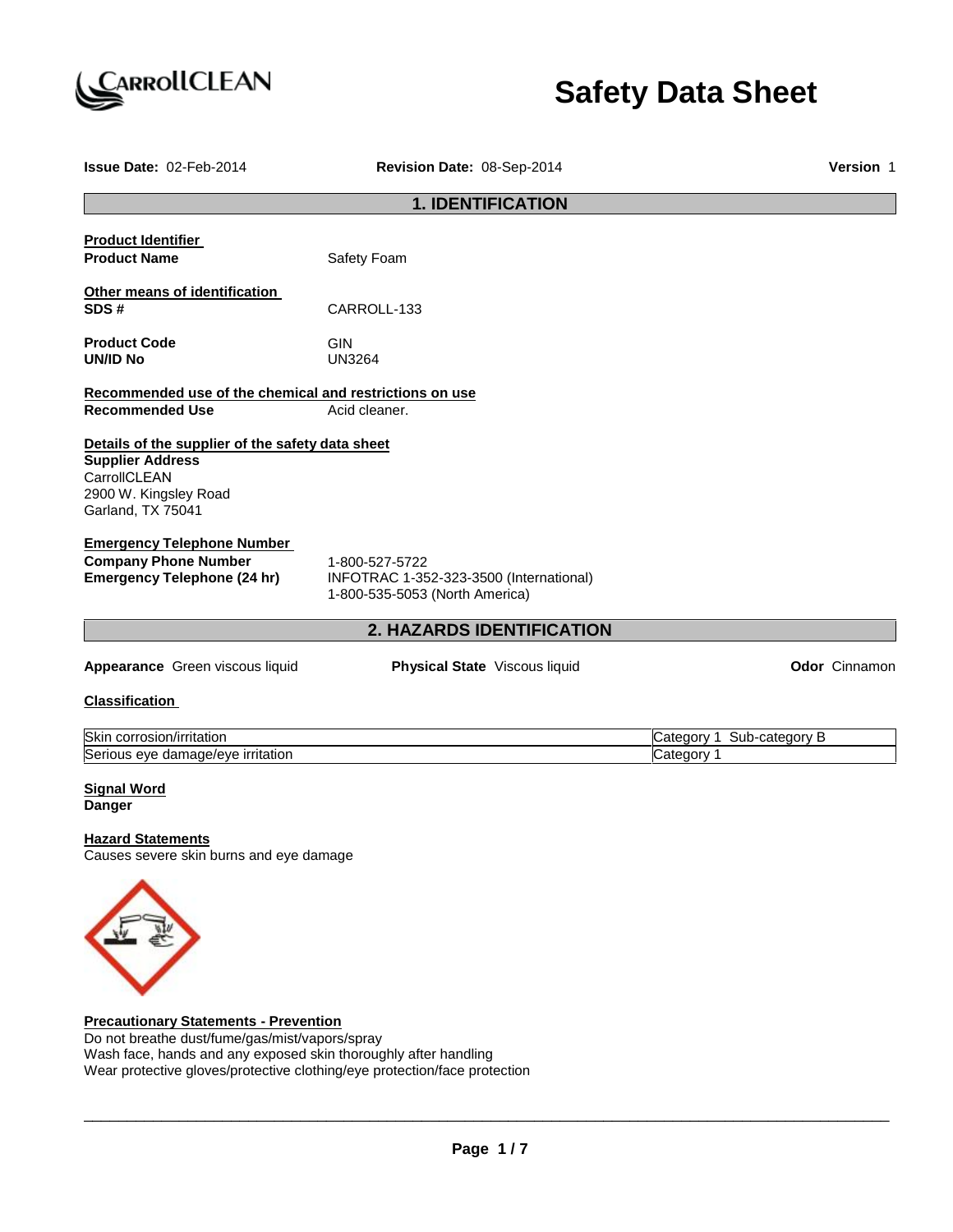#### \_\_\_\_\_\_\_\_\_\_\_\_\_\_\_\_\_\_\_\_\_\_\_\_\_\_\_\_\_\_\_\_\_\_\_\_\_\_\_\_\_\_\_\_\_\_\_\_\_\_\_\_\_\_\_\_\_\_\_\_\_\_\_\_\_\_\_\_\_\_\_\_\_\_\_\_\_\_\_\_\_\_\_\_\_\_\_\_\_\_\_\_\_ **Precautionary Statements - Response**

IF IN EYES: Rinse cautiously with water for several minutes. Remove contact lenses, if present and easy to do. Continue rinsing Immediately call a poison center or doctor/physician

IF ON SKIN (or hair): Remove/Take off immediately all contaminated clothing. Rinse skin with water/shower

Wash contaminated clothing before reuse

If skin irritation persists: Get medical advice/attention

IF INHALED: Remove victim to fresh air and keep at rest in a position comfortable for breathing

Immediately call a poison center or doctor/physician

IF SWALLOWED: Call a poison center or doctor/physician

Rinse mouth

Do not induce vomiting

#### **Precautionary Statements - Storage**

Store locked up

#### **Precautionary Statements - Disposal**

Dispose of contents/container to an approved waste disposal plant

### **3. COMPOSITION/INFORMATION ON INGREDIENTS**

| <b>Chemical Name</b> | <b>CAS No</b> | Weight-% |
|----------------------|---------------|----------|
| Sulfamic acid        | 5329-14-6     |          |
| Hydrochloric acid    | 7647-01-0     |          |
| Trade Secret         | Proprietary   | 53       |

\*\*If Chemical Name/CAS No is "proprietary" and/or Weight-% is listed as a range, the specific chemical identity and/or percentage of composition has been withheld as a trade secret.\*\*

### **4. FIRST-AID MEASURES**

#### **First Aid Measures**

| <b>Eye Contact</b>                         | IF IN EYES: Rinse cautiously with water for several minutes. Remove contact lenses, if<br>present and easy to do. Continue rinsing. Immediately call a poison center or<br>doctor/physician.                                                                                                                                                                                                  |
|--------------------------------------------|-----------------------------------------------------------------------------------------------------------------------------------------------------------------------------------------------------------------------------------------------------------------------------------------------------------------------------------------------------------------------------------------------|
| <b>Skin Contact</b>                        | IF ON SKIN (or hair): Remove/Take off immediately all contaminated clothing. Rinse skin<br>with water/shower. Wash contaminated clothing before reuse. If irritation persists, seek<br>medical attention.                                                                                                                                                                                     |
| <b>Inhalation</b>                          | IF INHALED: Remove victim to fresh air and keep at rest in a position comfortable for<br>breathing. If not breathing, give artificial respiration. Immediately call a poison center or<br>doctor/physician.                                                                                                                                                                                   |
| Ingestion                                  | IF SWALLOWED: rinse mouth. Do NOT induce vomiting. Get medical attention.                                                                                                                                                                                                                                                                                                                     |
| <b>Most important symptoms and effects</b> |                                                                                                                                                                                                                                                                                                                                                                                               |
| <b>Symptoms</b>                            | Hydrogen Chloride gas and vapor can cause irritation of respiratory tract and nasal<br>passages causing burning, choking, coughing, and headaches. Liquid and vapor can cause<br>severe burning of the skin. Repeated exposure may cause skin damage. Liquid or vapor<br>can cause severe eye irritation and burns including blindness. Causes burns of the mouth,<br>esophagus, and stomach. |
|                                            | Indication of any immediate medical attention and special treatment needed                                                                                                                                                                                                                                                                                                                    |
| <b>Notes to Physician</b>                  | Treat symptomatically.                                                                                                                                                                                                                                                                                                                                                                        |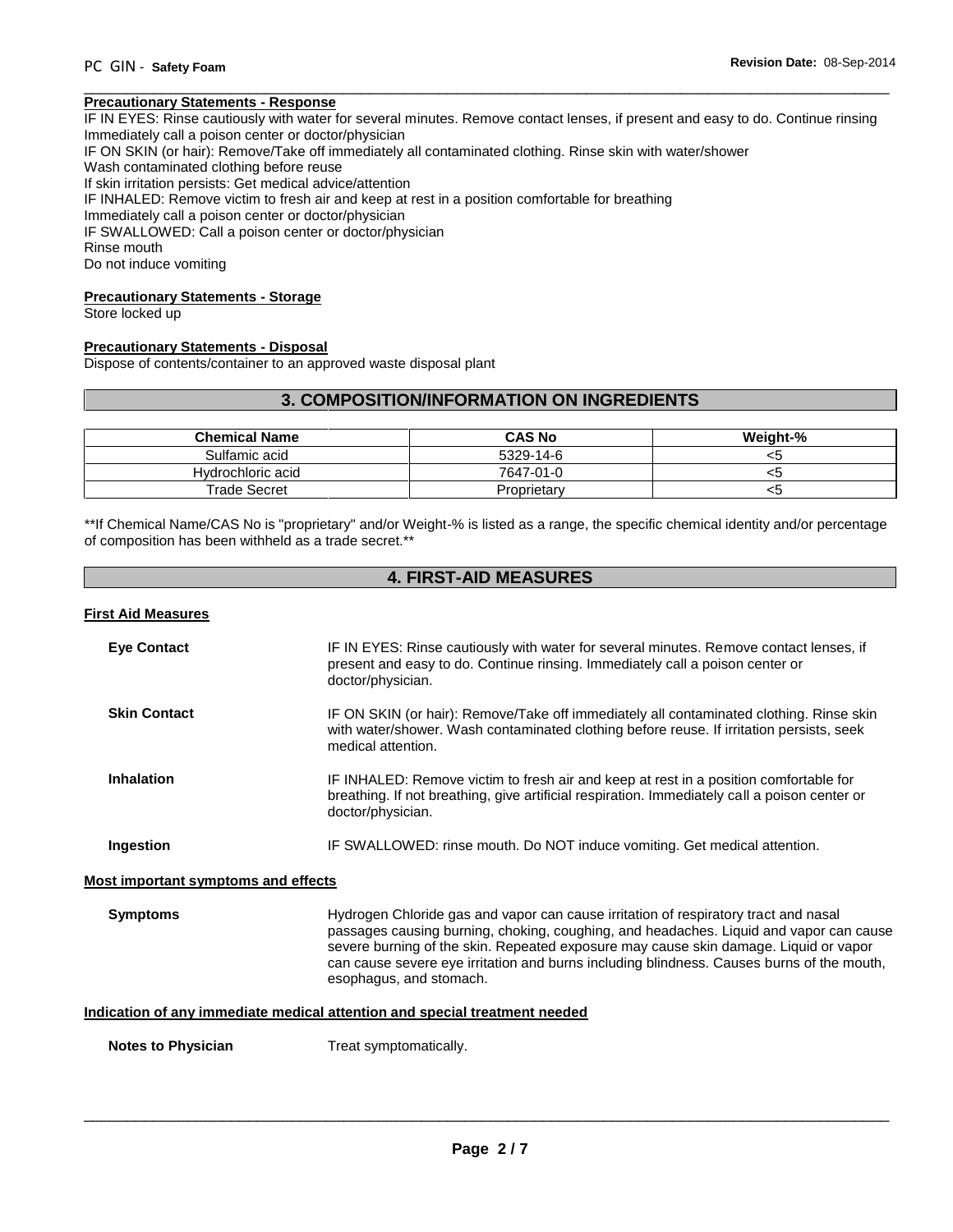### **5. FIRE-FIGHTING MEASURES**

\_\_\_\_\_\_\_\_\_\_\_\_\_\_\_\_\_\_\_\_\_\_\_\_\_\_\_\_\_\_\_\_\_\_\_\_\_\_\_\_\_\_\_\_\_\_\_\_\_\_\_\_\_\_\_\_\_\_\_\_\_\_\_\_\_\_\_\_\_\_\_\_\_\_\_\_\_\_\_\_\_\_\_\_\_\_\_\_\_\_\_\_\_

#### **Suitable Extinguishing Media**

Use extinguishing measures that are appropriate to local circumstances and the surrounding environment.

#### **Unsuitable Extinguishing Media** Not determined.

### **Specific Hazards Arising from the Chemical**

Product is not flammable.

#### **Protective equipment and precautions for firefighters**

As in any fire, wear self-contained breathing apparatus pressure-demand, MSHA/NIOSH (approved or equivalent) and full protective gear.

### **6. ACCIDENTAL RELEASE MEASURES**

#### **Personal precautions, protective equipment and emergency procedures**

| <b>Personal Precautions</b>                          | Use personal protective equipment as required.                                                                                                                      |
|------------------------------------------------------|---------------------------------------------------------------------------------------------------------------------------------------------------------------------|
| <b>Environmental Precautions</b>                     | Prevent from entering into soil, ditches, sewers, waterways and/or groundwater. See<br>Section 12, Ecological Information. See Section 13: DISPOSAL CONSIDERATIONS. |
| Methods and material for containment and cleaning up |                                                                                                                                                                     |

#### **Methods for Containment** Prevent further leakage or spillage if safe to do so.

| Methods for Clean-Up | Use personal protective equipment as required. Flood area with water and then mop up.     |
|----------------------|-------------------------------------------------------------------------------------------|
|                      | Product may be neutralized with baking soda. Dispose of in accordance with federal, state |
|                      | and local regulations.                                                                    |

### **7. HANDLING AND STORAGE**

#### **Precautions for safe handling**

Advice on Safe Handling **Handle in accordance with good industrial hygiene and safety practice. Avoid contact with** skin, eyes or clothing. Do not breathe dust/fume/gas/mist/vapors/spray. Wash face, hands, and any exposed skin thoroughly after handling. Wear protective gloves/protective clothing and eye/face protection. Do not destroy or deface the label.

#### **Conditions for safe storage, including any incompatibilities**

**Storage Conditions** Keep container tightly closed and store in a cool, dry and well-ventilated place. Store containers upright. Store locked up.

**Incompatible Materials** Oxidizing agents. Bleach. Strong alkalis. Strong acids.

### **8. EXPOSURE CONTROLS/PERSONAL PROTECTION**

#### **Exposure Guidelines**

| <b>Chemical Name</b>           | <b>ACGIH TLV</b> | <b>OSHA PEL</b>                                                                                                     | <b>NIOSH IDLH</b>                                              |
|--------------------------------|------------------|---------------------------------------------------------------------------------------------------------------------|----------------------------------------------------------------|
| Hydrochloric acid<br>7647-01-0 | Ceiling: 2 ppm   | (vacated) Ceiling: 5 ppm<br>(vacated) Ceiling: $7 \text{ mg/m}^3$<br>Ceiling: 5 ppm<br>Ceiling: 7 mg/m <sup>3</sup> | IDLH: 50 ppm<br>Ceiling: 5 ppm<br>Ceiling: 7 mg/m <sup>3</sup> |
| Trade Secret                   |                  | 15 mg / m $3$ (Total)                                                                                               |                                                                |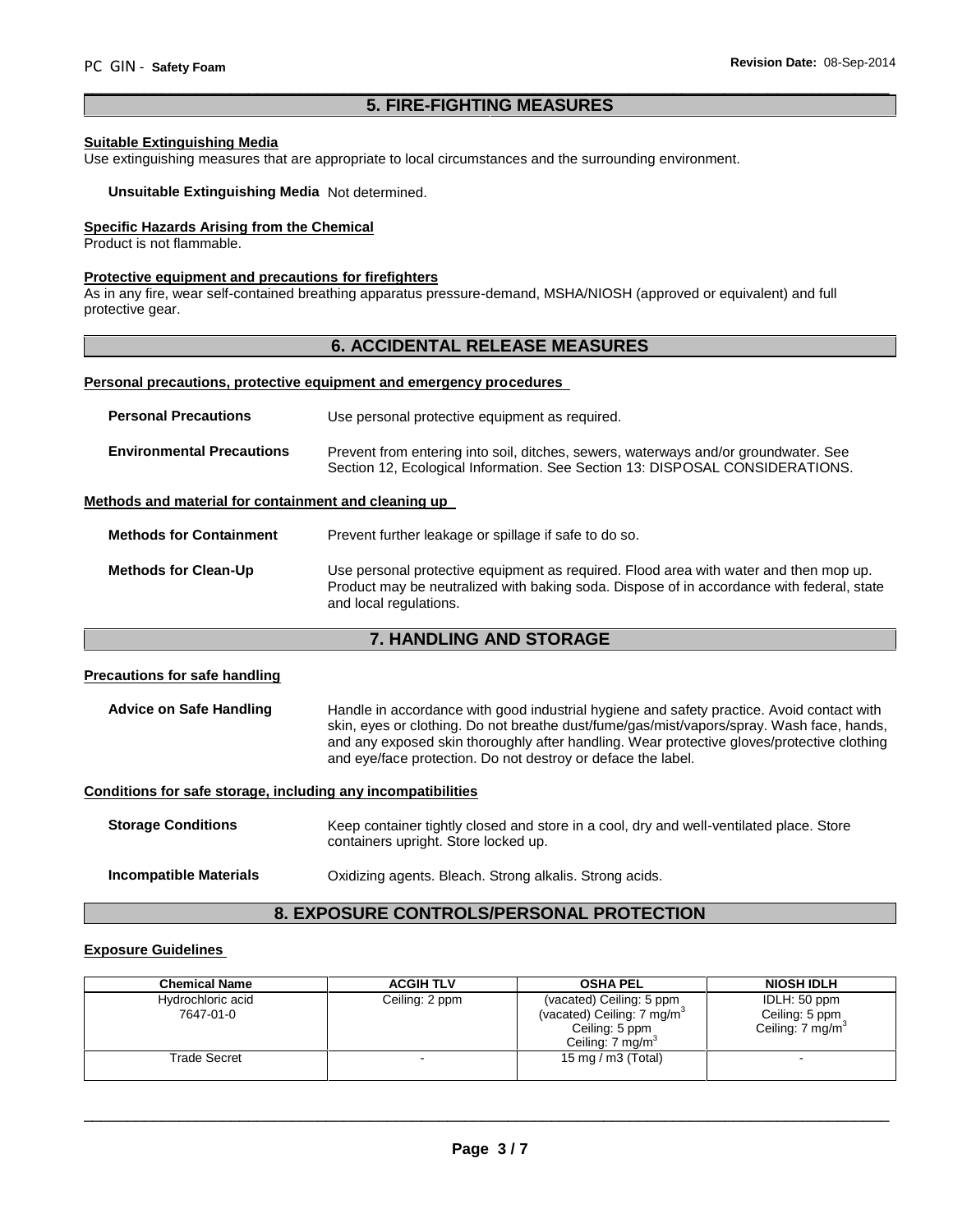### **Appropriate engineering controls**

| <b>Engineering Controls</b>                                           | Ensure adequate ventilation, especially in confined areas. Eyewash stations. Showers.                 |                                              |                            |  |  |
|-----------------------------------------------------------------------|-------------------------------------------------------------------------------------------------------|----------------------------------------------|----------------------------|--|--|
| Individual protection measures, such as personal protective equipment |                                                                                                       |                                              |                            |  |  |
| <b>Eye/Face Protection</b>                                            |                                                                                                       |                                              |                            |  |  |
| <b>Skin and Body Protection</b>                                       | Wear eye/face protection. Goggles.                                                                    |                                              |                            |  |  |
| <b>Respiratory Protection</b>                                         | Use in well-ventilated area.                                                                          | Rubber gloves. Suitable protective clothing. |                            |  |  |
|                                                                       |                                                                                                       |                                              |                            |  |  |
|                                                                       | General Hygiene Considerations Handle in accordance with good industrial hygiene and safety practice. |                                              |                            |  |  |
|                                                                       | 9. PHYSICAL AND CHEMICAL PROPERTIES                                                                   |                                              |                            |  |  |
|                                                                       |                                                                                                       |                                              |                            |  |  |
| Information on basic physical and chemical properties                 |                                                                                                       |                                              |                            |  |  |
| <b>Physical State</b>                                                 | Viscous liquid                                                                                        | Odor                                         |                            |  |  |
| Appearance<br>Color                                                   | Green viscous liquid<br>Green                                                                         | <b>Odor Threshold</b>                        | Cinnamon<br>Not determined |  |  |
|                                                                       |                                                                                                       |                                              |                            |  |  |
| <b>Property</b>                                                       | Values                                                                                                | Remarks • Method                             |                            |  |  |
| рH                                                                    | < 1.5                                                                                                 |                                              |                            |  |  |
| <b>Melting Point/Freezing Point</b>                                   | Not Applicable                                                                                        |                                              |                            |  |  |
| <b>Boiling Point/Boiling Range</b>                                    | Not determined                                                                                        |                                              |                            |  |  |
| <b>Flash Point</b>                                                    | None (will not burn)                                                                                  |                                              |                            |  |  |
| <b>Evaporation Rate</b>                                               | Not determined                                                                                        |                                              |                            |  |  |
| <b>Flammability (Solid, Gas)</b>                                      | Liquid-Not Applicable                                                                                 |                                              |                            |  |  |
| <b>Upper Flammability Limits</b>                                      | Not determined                                                                                        |                                              |                            |  |  |
| <b>Lower Flammability Limit</b>                                       | Not determined                                                                                        |                                              |                            |  |  |
| <b>Vapor Pressure</b>                                                 | Not Applicable                                                                                        |                                              |                            |  |  |
| <b>Vapor Density</b>                                                  | Not determined                                                                                        |                                              |                            |  |  |
| <b>Specific Gravity</b>                                               | 1.03                                                                                                  | $(1=Water)$                                  |                            |  |  |
| <b>Water Solubility</b>                                               | Completely soluble                                                                                    |                                              |                            |  |  |
| Solubility in other solvents                                          | Not determined                                                                                        |                                              |                            |  |  |
| <b>Partition Coefficient</b>                                          | Not determined                                                                                        |                                              |                            |  |  |
| <b>Auto-ignition Temperature</b>                                      | Not determined                                                                                        |                                              |                            |  |  |

\_\_\_\_\_\_\_\_\_\_\_\_\_\_\_\_\_\_\_\_\_\_\_\_\_\_\_\_\_\_\_\_\_\_\_\_\_\_\_\_\_\_\_\_\_\_\_\_\_\_\_\_\_\_\_\_\_\_\_\_\_\_\_\_\_\_\_\_\_\_\_\_\_\_\_\_\_\_\_\_\_\_\_\_\_\_\_\_\_\_\_\_\_

## **10. STABILITY AND REACTIVITY**

### **Reactivity**

Not reactive under normal conditions.

### **Chemical Stability**

**Oxidizing Properties** 

Stable under recommended storage conditions.

**Auto-ignition Temperature** Not determined<br> **Decomposition Temperature** Not determined **Decomposition Temperature** Not determined<br> **Kinematic Viscosity** Not determined **Kinematic Viscosity Not determined**<br> **Dynamic Viscosity Not determined Dynamic Viscosity**<br> **Explosive Properties**<br>
Not determined **Explosive Properties**<br> **Oxidizing Properties**<br>
Not determined

### **Possibility of Hazardous Reactions**

Attacks most metals including aluminum, stainless steel, and iron.

### **Conditions to Avoid**

Contact with incompatible materials. Keep out of reach of children.

### **Incompatible Materials**

Oxidizing agents. Bleach. Strong alkalis. Strong acids.

### **Hazardous Decomposition Products**

None known based on information supplied.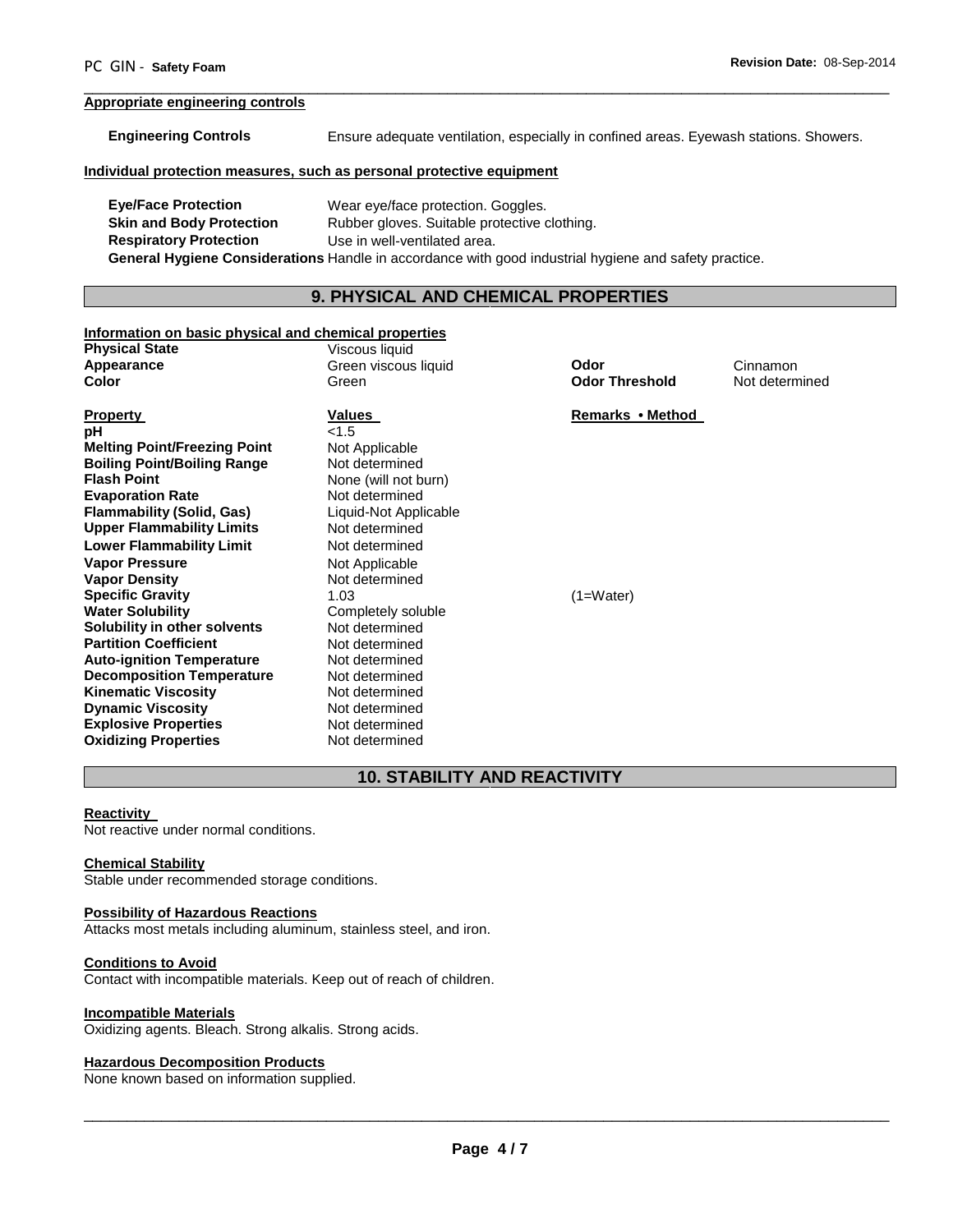### **11. TOXICOLOGICAL INFORMATION**

\_\_\_\_\_\_\_\_\_\_\_\_\_\_\_\_\_\_\_\_\_\_\_\_\_\_\_\_\_\_\_\_\_\_\_\_\_\_\_\_\_\_\_\_\_\_\_\_\_\_\_\_\_\_\_\_\_\_\_\_\_\_\_\_\_\_\_\_\_\_\_\_\_\_\_\_\_\_\_\_\_\_\_\_\_\_\_\_\_\_\_\_\_

#### **Information on likely routes of exposure**

| <b>Product Information</b> |                                   |
|----------------------------|-----------------------------------|
| <b>Eve Contact</b>         | Causes severe eye damage.         |
| <b>Skin Contact</b>        | Causes severe skin burns.         |
| Inhalation                 | Irritating to respiratory system. |
| Ingestion                  | Do not taste or swallow.          |

#### **Component Information**

| <b>Chemical Name</b> | Oral LD50            | <b>Dermal LD50</b>      | <b>Inhalation LC50</b> |
|----------------------|----------------------|-------------------------|------------------------|
| Sulfamic acid        | $= 1450$ mg/kg (Rat) |                         |                        |
| 5329-14-6            |                      |                         |                        |
| Hydrochloric acid    | $= 700$ mg/kg (Rat)  | $>$ 5010 mg/kg (Rabbit) | $= 3124$ ppm (Rat) 1 h |
| 7647-01-0            |                      |                         |                        |
| <b>Trade Secret</b>  | $=$ 3000 mg/kg (Rat) |                         | $\sim$                 |
|                      |                      |                         |                        |

#### **Information on physical, chemical and toxicological effects**

**Symptoms** Please see section 4 of this SDS for symptoms.

#### **Delayed and immediate effects as well as chronic effects from short and long-term exposure**

**Carcinogenicity** Group 3 IARC components are "not classifiable as human carcinogens".

| <b>Chemical Name</b> | <b>ACGIH</b><br>л. | <b>IARC</b> | <b>NTF</b> | <b>OSHA</b> |
|----------------------|--------------------|-------------|------------|-------------|
| Hydrochloric acid    |                    | Group 3     |            |             |
| 7647<br>$7 - 01 - 0$ |                    |             |            |             |

#### **Legend**

*IARC (International Agency for Research on Cancer)*

*Group 3 IARC components are "not classifiable as human carcinogens"*

#### **Numerical measures of toxicity**

Not determined

### **12. ECOLOGICAL INFORMATION**

#### **Ecotoxicity**

The product is not classified as environmentally hazardous. However, this does not exclude the possibility that large or frequent spills can have a harmful or damaging effect on the environment.

#### **Component Information**

| <b>Chemical Name</b>           | Algae/aguatic plants | <b>Fish</b>                                           | <b>Toxicity to</b><br>microorganisms | Crustacea                            |
|--------------------------------|----------------------|-------------------------------------------------------|--------------------------------------|--------------------------------------|
| Sulfamic acid<br>5329-14-6     |                      | 14.2: 96 h Pimephales<br>promelas mg/L LC50 static    |                                      |                                      |
| Hydrochloric acid<br>7647-01-0 |                      | 282: 96 h Gambusia affinis<br>mg/L LC50 static        |                                      |                                      |
| Trade Secret                   |                      | 1516: 96 h Lepomis<br>macrochirus mg/L LC50<br>static |                                      | 120: 72 h Daphnia magna<br>mg/L EC50 |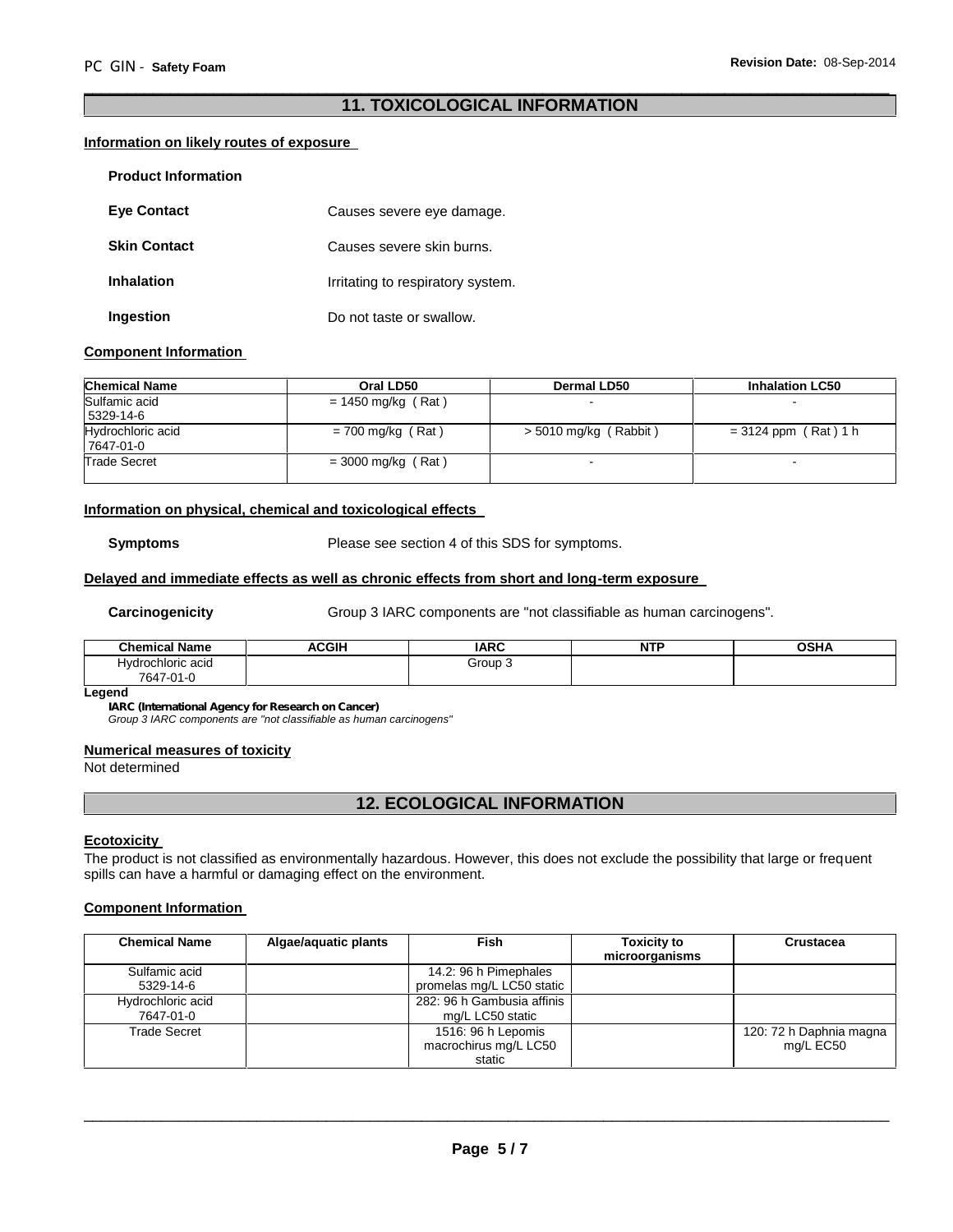#### **Persistence/Degradability** Not determined.

#### **Bioaccumulation** Not determined.

### **Mobility**

| Chemi<br>- -<br>emical<br>lame | $- - -$<br>Coefficient<br>הם<br>ππιοι<br>- 81 |
|--------------------------------|-----------------------------------------------|
| ™rad⊨                          | $\overline{\phantom{a}}$                      |
| Secret                         | . . <i>.</i> 4                                |
| .                              |                                               |

### **Other Adverse Effects**

Not determined

### **13. DISPOSAL CONSIDERATIONS**

#### **Waste Treatment Methods**

| Disposal of Wastes     | Disposal should be in accordance with applicable regional, national and local laws and<br>regulations. |
|------------------------|--------------------------------------------------------------------------------------------------------|
| Contaminated Packaging | Disposal should be in accordance with applicable regional, national and local laws and<br>regulations. |

## **14. TRANSPORT INFORMATION**

**Note Please see current shipping paper for most up to date shipping information, including vertex of Please see current shipping paper for most up to date shipping information, including** exemptions and special circumstances.

### **DOT**

| UN/ID No                    | <b>UN3264</b>                                                   |
|-----------------------------|-----------------------------------------------------------------|
| <b>Proper Shipping Name</b> | Corrosive liquid, acidic, inorganic, n.o.s. (Hydrochloric acid) |
| <b>Hazard Class</b>         | 8                                                               |
| <b>Packing Group</b>        | Ш                                                               |
| <b>IATA</b>                 |                                                                 |
| UN/ID No                    | UN3264                                                          |
| <b>Proper Shipping Name</b> | Corrosive liquid, acidic, inorganic, n.o.s. (Hydrochloric acid) |
| <b>Hazard Class</b>         | 8                                                               |
| <b>Packing Group</b>        | Ш                                                               |
| <b>IMDG</b>                 |                                                                 |
| UN/ID No                    | UN3264                                                          |

### **Proper Shipping Name** Corrosive liquid, acidic, inorganic, n.o.s. (Hydrochloric acid) **Hazard Class** 8 **Packing Group II**

### **15. REGULATORY INFORMATION**

#### **International Inventories**

**TSCA** One or more ingredient(s) in this product is listed on the TSCA inventory

#### **Legend:**

*TSCA - United States Toxic Substances Control Act Section 8(b) Inventory*